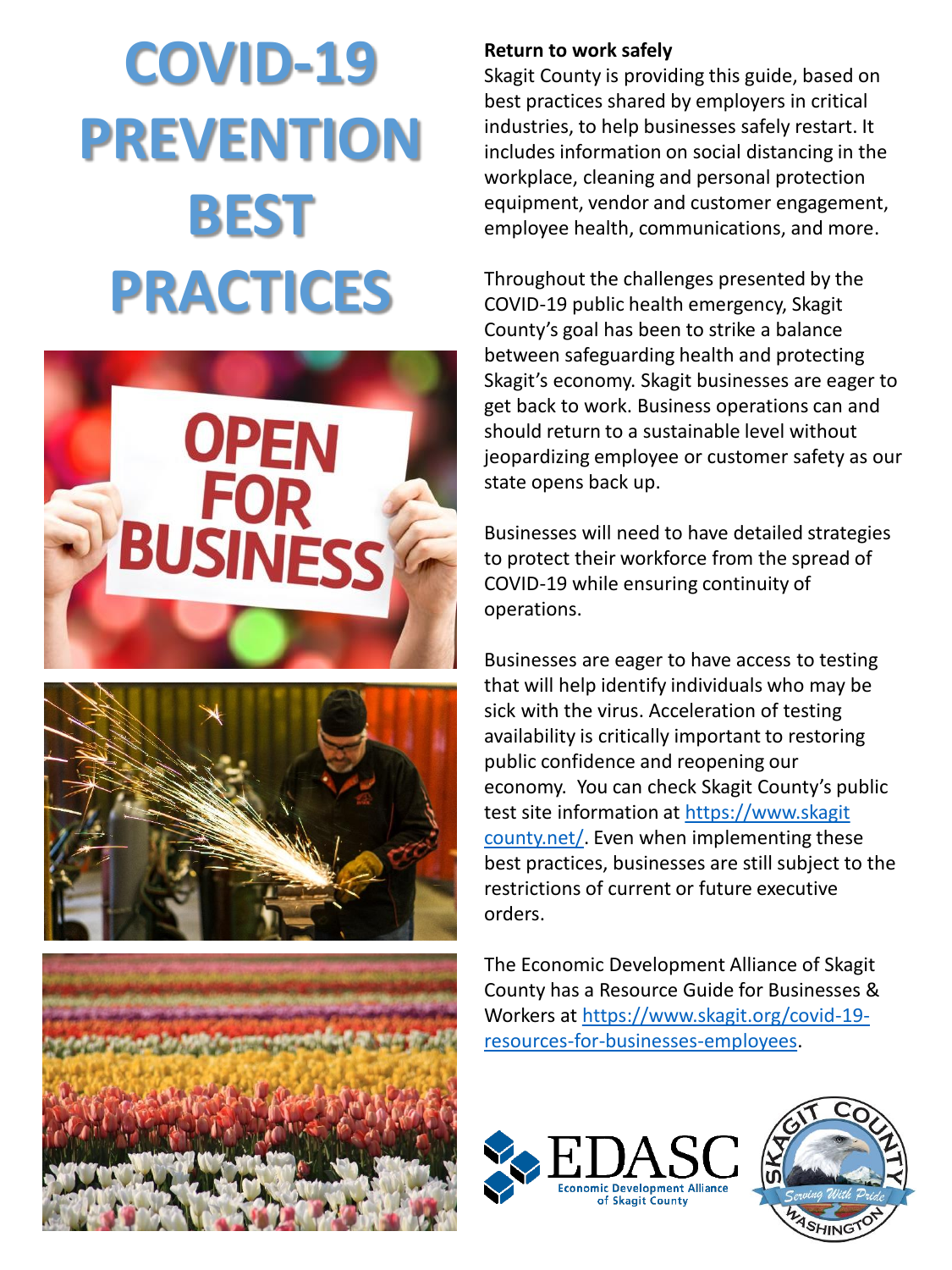**The starting place for all industries is the comprehensive federal guidance provided by the Department of Labor's Occupational Safety and Health Administration (OSHA) and the Centers for Disease Control and Prevention (CDC).**

<https://www.osha.gov/Publications/OSHA3990.pdf> [https://www.cdc.gov/coronavirus/2019-ncov/community/guidance](https://www.cdc.gov/coronavirus/2019-ncov/community/guidance-business-response.html)business-response.html

**WA State Business-Specific Guidance is at** 

[https://www.governor.wa.gov/issues/issues/covid-19-resources/covid-](https://www.governor.wa.gov/issues/issues/covid-19-resources/covid-19-reopening-guidance-businesses-and-workers)19-reopening-guidance-businesses-and-workers

#### **The following suggested guidelines can be replicated as general best practices, applicable to most workplaces.**

#### **Personal protection and facilities cleaning, sanitizing**

• Make information available through training and signage about the following:

- Frequent hand washing
- Properly covering coughs and sneezes
- Refraining from touching the face
- Personal Protective Equipment
- Disinfection measures
- Social distancing protocol
- On-site health screening
- Signs & symptoms of COVID-19
- Self-quarantining and return-towork policies
- Visitors and contractors screening, signage
- Time-off options
- All other COVID-19-related safe workplace changes.
- Clean and sanitize surfaces frequently.
- Make wipes, sanitizer and cleaning products widely accessible throughout workplaces.
- Clean the break rooms and common touch areas (doorknobs, etc.) after each shift.
- Provide masks, shields, gloves, coveralls, etc. if appropriate and available.
- Provide touch-free solutions
- Touch-free time clocks.
- Individual water containers for workers instead of large water coolers.
- Thoroughly clean ALL shared surfaces throughout the facility at least once every 24 hours. This includes common spaces like bathrooms, conference rooms, lunchrooms, etc.
- Shut down production in the area where a COVID-19 affected employee worked (i.e. department, line, station) to conduct cleaning, as well as shut down and clean common spaces like bathrooms, conference rooms and lunchrooms once notification of potential COVID-19 spread is suspected.

## **Vendor engagement**

- Request health and travel assessments for vendors/ contractors coming on-site.
- Separate contractors and vendors from the workforce (have them use separate bathrooms, entrances if possible).
- Prohibit nonessential vendors and deliveries from entering facility.
- Require deliveries to be dropped outside facility door, eliminating vendors from entering facility

#### **Social distancing**

**•** Offer work-from -home options for all employees who can perform duties remotely.



- Change shifts.
- ‐ Stagger shifts, breaks and lunch schedules to maximize distancing.
- ‐ Allow 30-minute buffers between shifts if possible so that employees don't come into contact during transition.
- ‐ Cross-train teams, so that teams can better stagger shifts.
- Provide visual markers on floors for six foot distancing, per CDC guidance.
- Offer lunch breaks in vehicles instead of shared cafeterias or break rooms.

-Common use equipment should be cleaned frequently.

- Restrict movement between departments and/or functions (e.g. don't allow traffic between production and office workspaces).
- Conduct phone/email/virtual meetings instead of in-person meetings, even when at office.
- Limit in-person meetings to no more than current guidance, which depends on the phase the State is in; provided appropriate spacing is possible.
- Hold meetings in large spaces where people can spread out at six-foot intervals.
- Space out desks and work stations; construct temporary walls between workstations.



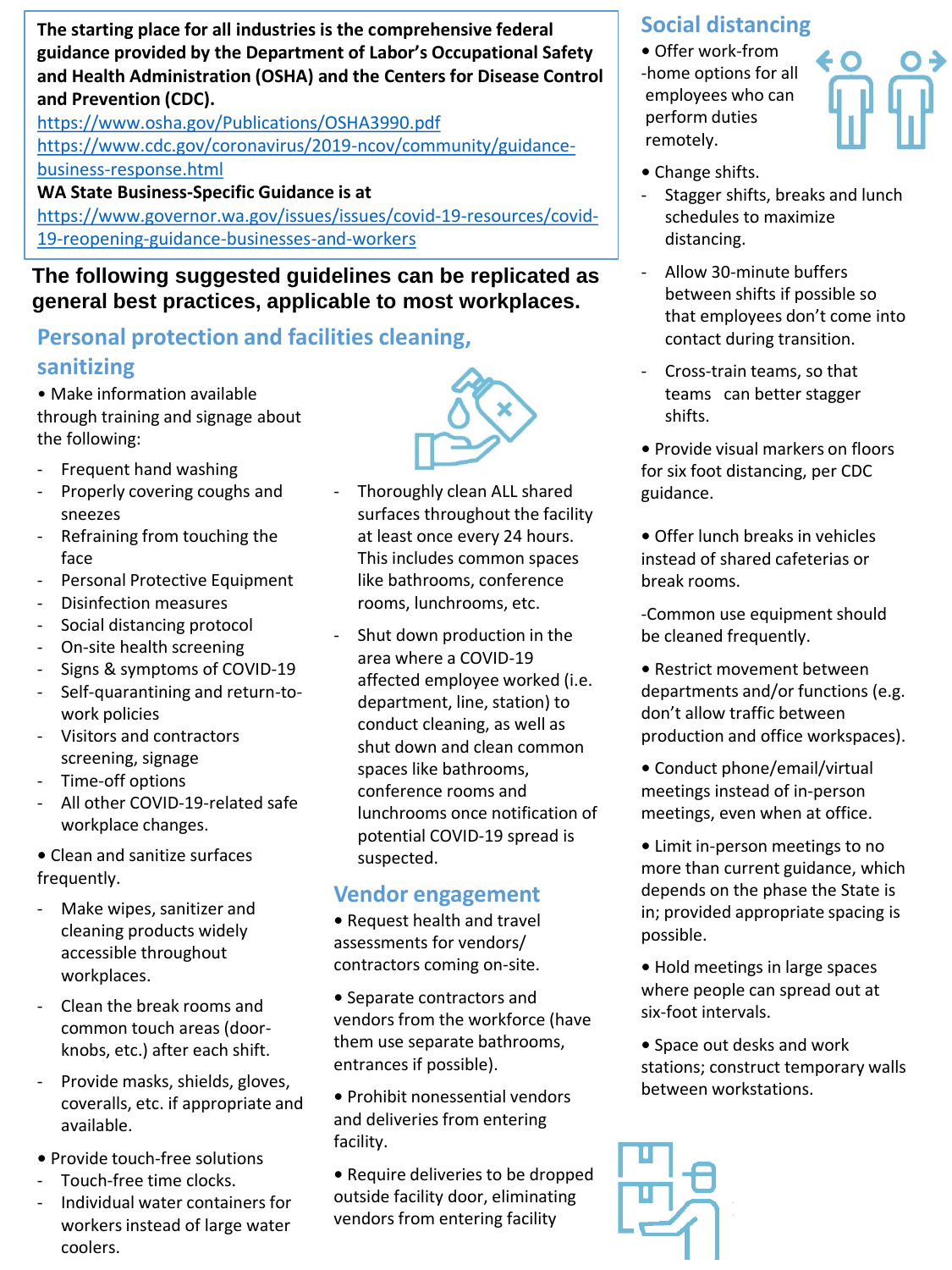# **Customer Engagement**

**•** Offer curbside delivery instead of in-store pick up.

**•** Provide on-site services to customer's facility once their business is closed (after hours).

- Offer drive-through service only.
- Add plastic barriers/shields at registers.

**•** Ask customers to stay in their vehicles in parking lot while they wait.

**•** Offer call-ahead services for parts and service and lock door to walk-in customers.

**•** Conduct virtual sales calls.

**•** Limit the number of customers in the facility to ensure appropriate distancing, along with visual markers on floors for six-foot distancing, per CDC guidance.

#### **Travel policies**

**•** Recommend a two-week quarantine for employees who return from outside of the country or a domestic COVID-19 hotspot.

## **Monitoring employee health**

**•** Conduct temperature or employee wellness checks at the start of shifts to ensure employee does not exhibit COVID-19 symptoms (fever >100.4 F, cough, shortness of breath/difficulty breathing).

**•** Create a master schedule for all employees that shows when people

may come in contact with others; use this for contact tracing in the event of a confirmed or suspected COVID-19 exposure.

**•** Create a response plan for employees who report or demonstrate symptoms at work; have recently been at work and tested positive or have been in contact with confirmed COVID-19 case; or have not recently been at work but have tested positive or have been in contact with confirmed COVID-19 case.

**•** Ask employees about their health status before they return to work from a sick leave. If their illness was suspected or confirmed COVID-19 have the employee stay home at least 10 days from when symptoms first began and 72 hours after resolution of fever (without medications) and improving respiratory symptoms.

**•** Offer a variety of leave options for employees who may have to miss work because of a COVID-19 related reason



# **COVID-19 Questions?**

EDASC's COVID-19 Business Toolkit is updated daily and includes resources to help your business through this crisis. For individual business assistance, email **office@Skagit.org**

# **Employee and customer communications/ instruction/signage**

**•** Post internal signage that can be used to alert or remind employees about guidelines, expectations and



responsibilities. Post external signs on doors alerting visitors to restrictions on entry and movement in and around facility as well as any applicable guidelines and expectations.

# **Communications/ Education/ Responsibilities**

**•** Communicate and educate employees and management to carry out the plan and protocols, as well as clear direction on roles and responsibilities. For example:

- Provide internal signage to alert co-workers to use another means to contact the person (phone, email, text).
- Post signs on door to instruct customers/ visitors on business's safety protocols.
- Provide remote workers with a list of free resources to



stay healthy and active at home (i.e. ergonomic tips, stress-relief tools, fitness resources).

- Provide pre-recorded safety training videos for customerfacing activities.
- Maintain an up-to-date repository on the company's shared network that allows employees to access all COVID-19 documents, resources, and company protocol.